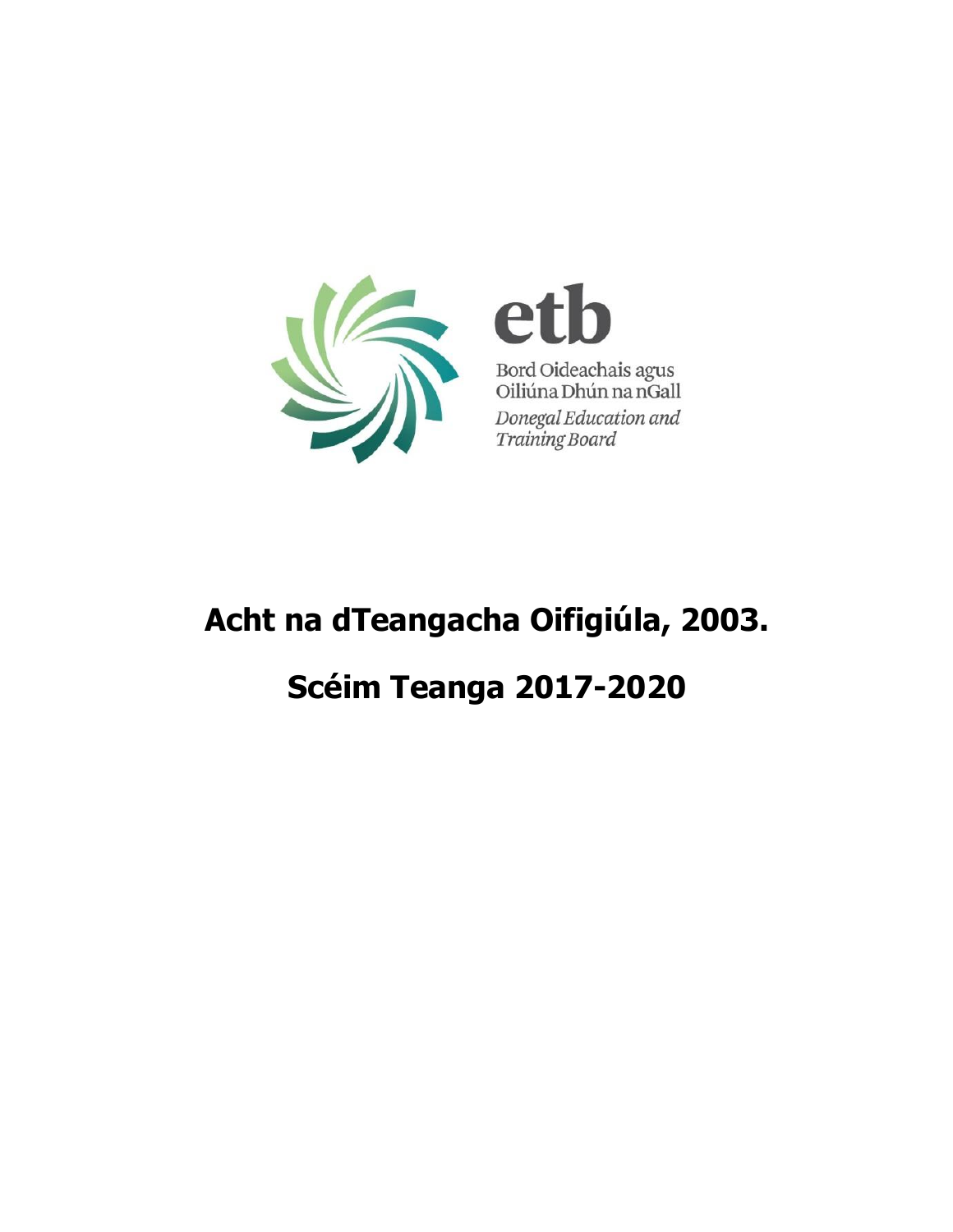# **Ábhar**

| Caibidil 2: Forbhreathnú ar Bhord Oideachais agus Oiliúna Dhún na nGall  4       |
|----------------------------------------------------------------------------------|
|                                                                                  |
|                                                                                  |
| Caibidil 5: Ag Feabhsú Soláthar Seirbhísí i nGaeilge i Limistéir Ghaeltachta  10 |
|                                                                                  |
|                                                                                  |
|                                                                                  |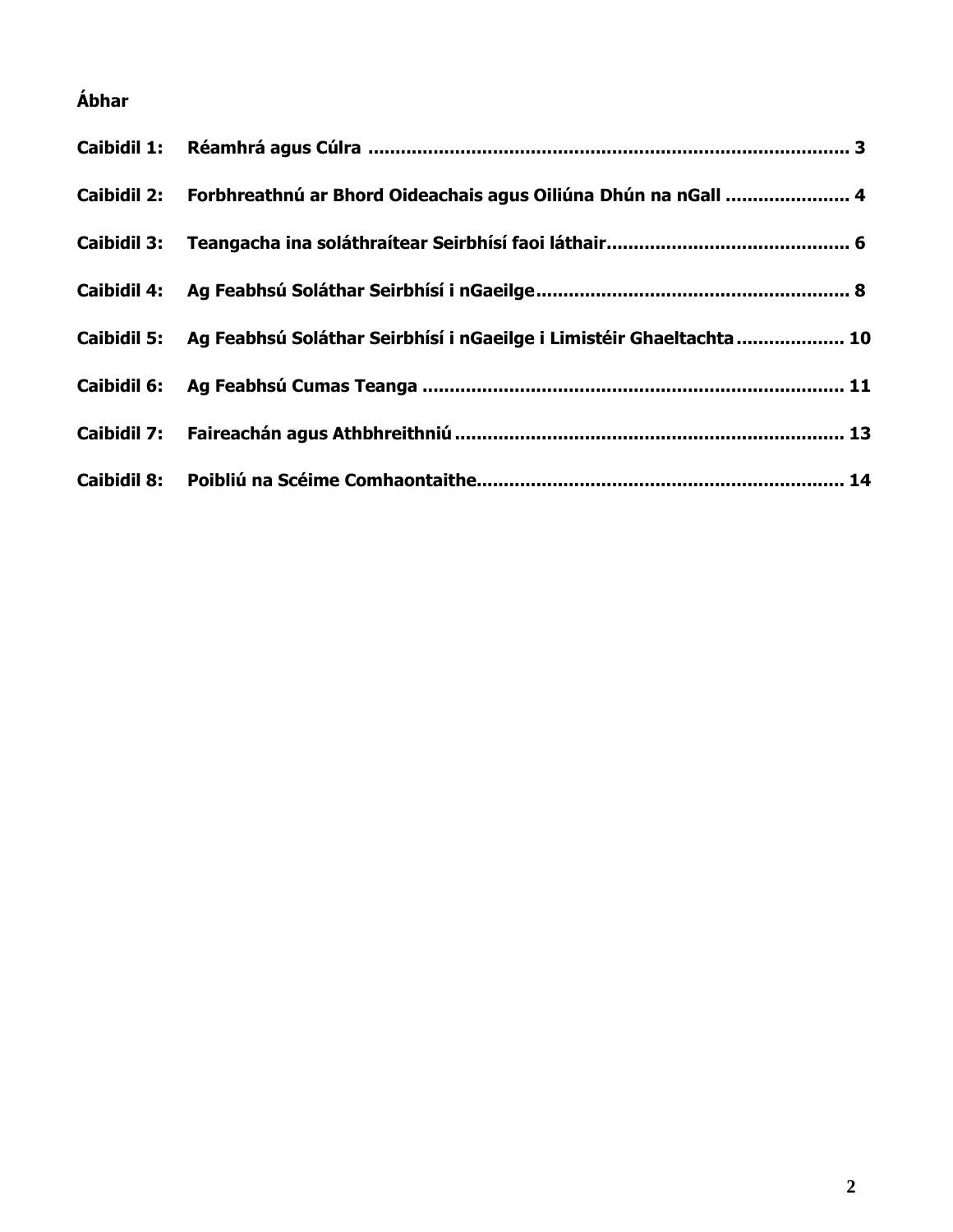# **Caibidil 1: Réamhrá agus Cúlra**

# **1.1 Réamhrá**

Forálann Acht na dTeangacha Oifigiúla 2003 d'ullmhú scéim teanga ag comhlachtaí poiblí ag tabhairt mionsonraí faoi na seirbhísí a sholathróidh siad:

- trí mheán na Gaeilge,
- trí mheán an Bhéarla, agus
- trí mheán na Gaeilge agus an Bhéarla,

agus na bearta a ghlacfar lena chinntiú go ndéanfar aon seirbhís nach bhfuil an comhlacht ag soláthar trí mheán na Gaeilge a sholáthar laistigh de fhráma ama comhaontaithe.

De réir alt 14(3) den Acht, fanann scéimeanna teanga i bhfeidhm ar feadh thréimhse 3 bliana nó go dtí go mbeidh scéim nua daingnithe, cibé acu is déanaí, ag an Aire Ealaíon, Oidhreachta, Gnóthaí Réigiúnacha, Tuaithe agus Gaeltachta.

# **1.2 Ullmhú agus Ábhar na Scéime**

Tá aird mar is cuí tugtha ar na Treoirlínte a d'eisigh an Roinn Ealaíon, Oidhreachta, Gnóthaí Réigiúnacha, Tuaithe agus Gaeltachta agus an scéim seo á hullmhú. Ina theannta sin, tugadh faoi phróiseas cuimsitheach comhairliúcháin le páirtithe leasmhara cuí.

Tá Bord Oideachais agus Oiliúna Dhún na nGall á threorú ag an phrionsabal gur cheart go mbeadh soláthar seirbhísí Gaeilge bunaithe ar:

- an leibhéal bunúsach éilimh ar sheirbhísí ar leith i nGaeilge,
- an tábhacht a bhaineann le cur chuige réamhghníomhach i soláthar seirbhísí dá leithéid, agus
- acmhainní, lena n-áirítear acmhainní daonna agus airgeadais, agus cumas an chomhlachta an cumas riachtanach teanga a fhorbairt nó a rochtain.

Comhlánaíonn an scéim seo prionsabail a bhaineann le Seirbhís ar Ardchaighdeán do Chustaiméirí agus ár gCairt Chustaiméirí. Tá sí curtha le chéile leis an aidhm go gcomhlíonfaí gach oibleagáid ábhartha faoi Acht na dTeangacha Oifigiúla atá ar Bhord Oideachais agus Oiliúna Dhún na nGall ar bhonn céimnithe, tríd an scéim seo agus trí scéimeanna amach anseo.

Tuigtear agus aithnítear an t-am agus an iarracht a chuir gach duine a bhfuil baint acu leis an phróiseas seo isteach ann.

# **1.3 Dáta Tosaithe na Scéime**

Tá an Scéim seo daingnithe ag an Aire Ealaíon, Oidhreachta, Gnóthaí Réigiúnacha, Tuaithe agus Gaeltachta. Tosaíonn sí le héifeacht ó 01 Feabhra 2017 agus beidh sí i bhfeidhm ar feadh thréimhse 3 bliana nó go dtí go mbeidh scéim eile daingnithe, cibé acu is déanaí.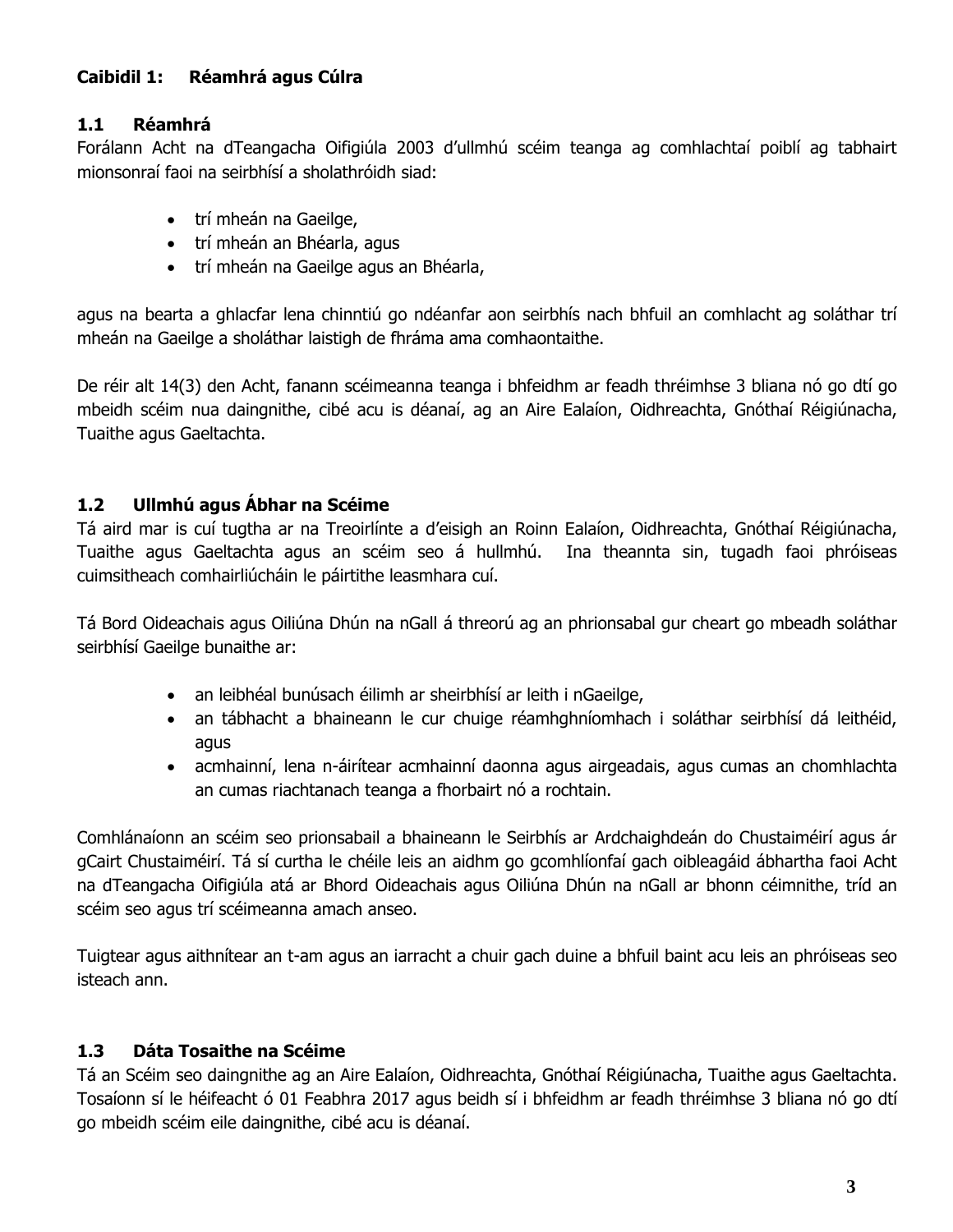#### **Caibidil 2: Forbhreathnú ar Bhord Oideachais agus Oiliúna Dhún na nGall**

# **2.1 Sainordú agus Misean**

#### **Ráiteas Misin**

**Deiseanna foghlama inrochtana, uileghabhálacha agus iomlánaíocha a chur chun cinn, a thairiscint agus a chothú, deiseanna a chuirfidh ar chumas daoine óga agus daoine fásta iad féin a chumasú lena lánacmhainneacht a chomhlíonadh sa tsochaí.**

Bunaíodh Bord Oideachais agus Oiliúna Dhún na nGall faoin Acht Um Boird Oideachais agus Oiliúna 2013. Is é sainchúram reachtúil an Bhoird seirbhísí oideachais agus oiliúna (agus gaolmhara) dara leibhéal, leanúnacha, aosaigh agus pobail a chur ar fáil do phobal Dhún na nGall.

Ar bhonn geografach, síneann cúram an Bhoird ó Mhálainn sa taobh ó thuaidh go Bun Dobhráin sa taobh ó dheas, Árainn Mhór agus Toraigh san iarthar agus An Charraig san iardheisceart. Tá Dún na nGall suntasach sa mhéid is go bhfuil an contae ag críochantacht leis an Aigeán Atlantach ar an taobh thiar, le contaetha Dhoire, Fhear Manach agus Thír Eoghain sa taobh thoir agus le Contae Liatroma ar an taobh ó dheas agus gan ach teorainn de 20 ciliméadar ag an chontae leis an Stát.

Cuireann an Bord réimse leathan de sheirbhísí oideachasúla ar fáil sna limistéir thuasluaite. I measc na seirbhísí oideachasúla sin tá oideachas dara leibhéal, lánaimseartha i 15 Scoil/Coláiste Iar-bhunoideachais, Ionad Oideachais agus Oiliúna Allamuigh Ghartáin, trí cinn déag d'ionaid atá dírithe go hiomlán ar Bhreisoideachas & Oiliúint d'Aosaigh, lonnaithe in áiteanna éagsúla ar fud an chontae agus soláthar do dhaoine fásta i mórán scoileanna agus in ionaid phobail.

Fríd a Chlár um Sheirbhísí don Óige, tugann an Bord tacaíocht do Ghrúpaí Óige deonacha, Tionscadail Áitiúla don Óige agus Seirbhísí don Óige ar mhaithe le cláracha oideachais, forbraíochta agus caitheamh aimsire a chur ar fáil don aos óg.

Tá Bord Oideachais agus Oiliúna Dhún na nGall lándáiríre faoi sheirbhísí oideachasúla agus seirbhísí gaolmhara den chaighdeán is airde agus atá bunaithe ar chomhpháirtíocht, a chur ar fáil le freastal ar riachtanais oideachais na bpobal i nDún na nGall.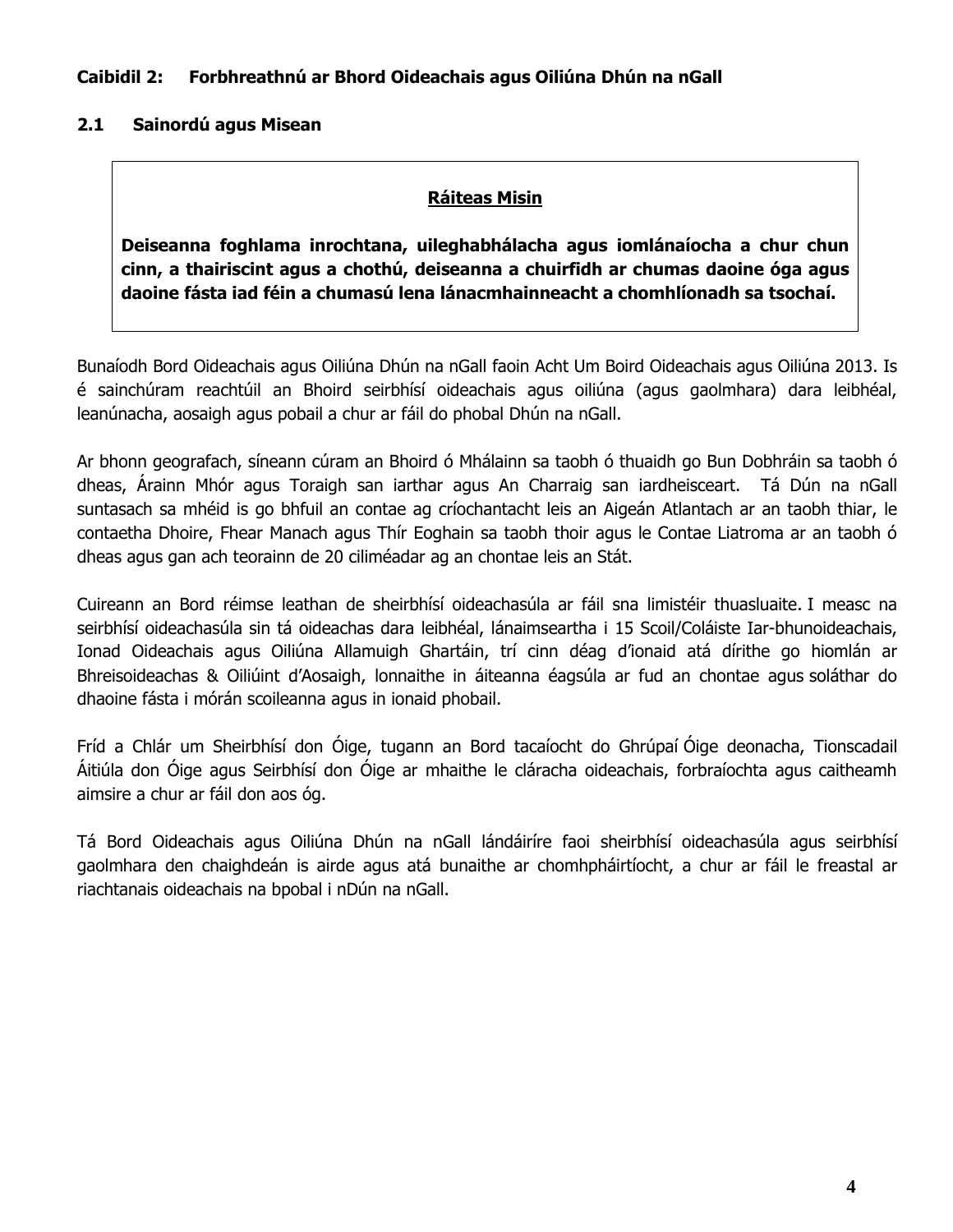# **2.2 Custaiméirí agus Páirtithe Leasmhara**

Tá tionchar ag iarmhairtí na hoibre a dhéanann an Bord ar chuid mhór daoine, ó dhaltaí dara leibhéal, foghlaimeoirí a bhfuil riachtanais speisialta acu, foghlaimeoirí fásta, foghlaimeoirí athdheise, pobail áitiúla, go háirithe iad siúd atá ina gcónaí faoin tuath agus i gceantair faoi mhíbhuntáiste. Ach is iad seo a leanas eochairpháirtithe leasmhara agus custaiméirí an Bhoird:

- Foghlaimeoirí Fásta, Daoine faoi oiliúint agus Printísigh
- Bord agus Coistí (Baill)
- Pobail ar fud an chontae
- Fostaithe an Bhoird
- Eagraíochtaí Ionadaíochta na bhFostaithe
- Ranna Rialtais agus Grúpaí Gaolmhara
- Údaráis Áitiúla Páirtnéirí Sóisialta, ar a n-áirítear ionadaithe ón earnáil phobail agus dheonach agus fostaithe
- Gníomhaireachtaí Stáit
- Mic Léinn agus/nó a dtuismitheoirí
- An Roinn Oideachais & Scileanna
- Feidhmeannacht na Seirbhíse Sláinte (Iarthuaisceart)
- Eagraíochtaí Deonacha, Óige agus Spóirt

# **2.3 Réimsí Feidhmiúla an Bhoird**

Is iad seo a leanas réimsí feidhmiúla an Bhoird:-

- a) Ról Seachtrach
	- Ionaid Bhreisoideachais & Oiliúna d'Aosaigh
	- Seirbhís Threorach d'Fhoghlaimeoirí Fásta
	- An Tionscnamh um Fhilleadh ar an Oideachas
	- Seirbhísí um Oideachas Bunúsach
	- Lárionad Oideachais, Leitir Ceanainn
	- Seirbhísí Oideachais Pobail
	- Oiliúint ar Conradh
	- Comhpháirtíocht Oideachais Ceoil Dhún na nGall
	- Ionad Oideachais agus Oiliúna Allamuigh Ghartáin
	- Scoileanna & Coláistí Dara Leibhéal
	- Scéim Deiseanna Oiliúna Gairmoideachais
	- Seirbhísí don Aos Óg
	- Ógtheagmháil

b) Aonaid Tacaíochta Inmheánacha

- Rannóg na Seirbhísí Corpáraideacha
- Rannóg Bainistíochta Eastát
- Rannóg Airgeadais
- Rannóg na nAcmhainní Daonna
- Aonad TF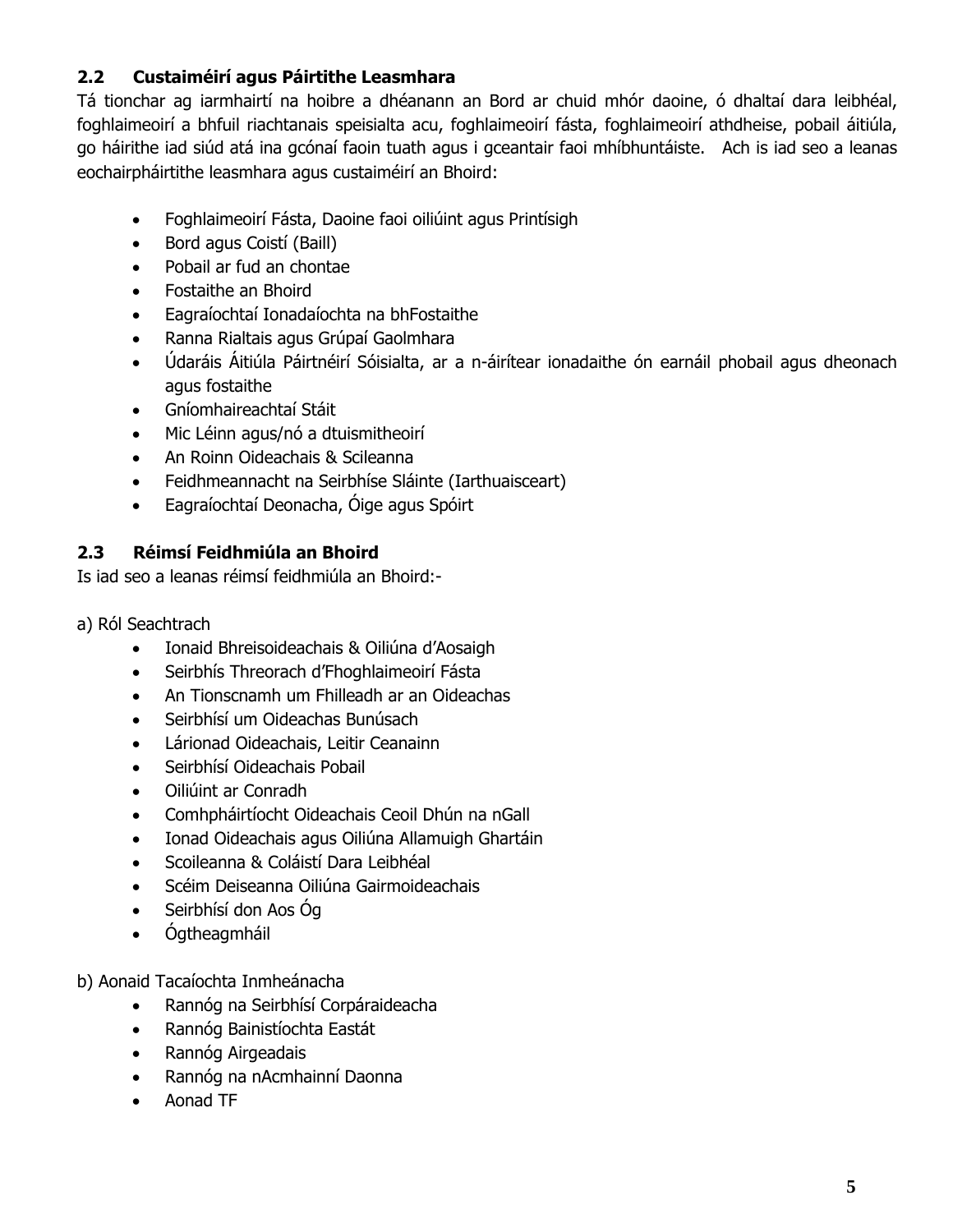# **Caibidil 3: Teangacha ina soláthraítear Seirbhísí faoi láthair**

Déanann an chaibidil seo cur síos ar an soláthar seirbhíse i(n) Scoileanna/gColáistí/Ionaid aonair laistigh de Bhord Oideachais agus Oiliúna Dhún na nGall.

# **3.1 Liosta d'Earnálacha an Bhoird atá ag soláthar seirbhísí i nGaeilge**

Oibríonn na Scoileanna/Coláistí/hIonaid seo a leanas faoi choimirce Bord Oideachais agus Oiliúna Dhún na nGall trí mheán na Gaeilge agus mar gheall air sin cuireann siad seirbhísí ar fáil trí mheán na Gaeilge, agus leanfaidh siad ar aghaidh ag déanamh amhlaidh le linn shaolré na Scéime seo, ach amháin má iarrann custaiméirí/cliaint orthu go sonrach a leithéid de sheirbhís a chur ar fáil dóibh trí mheán an Bhéarla:-

- Coláiste Chineál Eoghain, Bun Cranncha
- Coláiste Ailigh, Leitir Ceanainn
- Coláiste Pobail Cholmcille, Oileán Thoraí
- Gairmscoil Chú Uladh, Béal An Átha Móir
- Gairmscoil Mhic Diarmada, Oileán Árainn Mhóir
- Ionad Oideachais Aosaigh, Gort an Choirce

# **3.2 Liosta d'Earnálacha an Bhoird atá ag soláthar seirbhísí i nGaeilge agus i mBéarla**

Seo a leanas liosta d'Ionaid/de Choláistí/Scoileanna laistigh de Bhord Oideachais agus Oiliúna Dhún na nGall atá ábalta seirbhís a chur ar fáil sa teanga oifigiúil is rogha don chustaiméir:-

Ionaid Oideachais & Oiliúna d'Aosaigh

- Baile Dhún na nGall
- Gaoth Dobhair
- Leitir Ceanainn
- Baile na nGallóglach

Seirbhís Threorach d'Fhoghlaimeoirí Fásta

Leitir Ceanainn

Seirbhísí um Oideachas Bunúsach

**I limistéir Ghaeltachta** 

Seirbhísí Tacaíochta Oideachais Pobail

**I** I limistéir Ghaeltachta

Scoileanna agus Coláistí Dara Leibhéal

- Gairmscoil na Mainistreach, Baile Dhún na nGall
- Coláiste na Carraige, An Charraig
- Coláiste na Daoile, Ráth Bhoth
- Coláiste an Earagail, Leitir Ceanainn

Oifigí Riaracháin, Ard Uí Dhomhnaill, Leitir Ceanainn

- **Executives** Seirbhísí Corporáideacha
- Acmhainní Daonna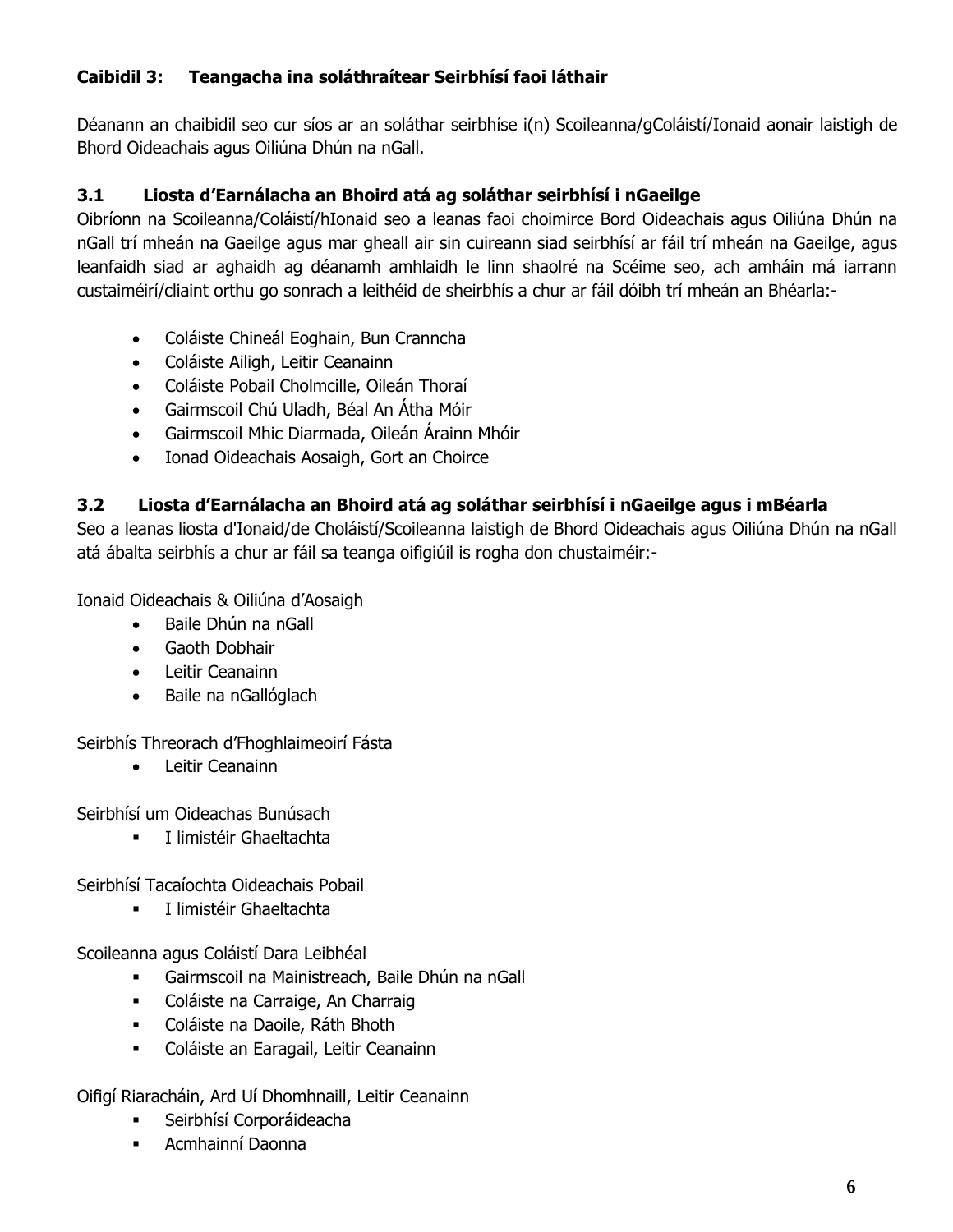# **3.3 Liosta d'Earnálacha an Bhoird atá ag soláthar seirbhísí i mBéarla amháin faoi láthair**

Seo a leanas liosta de Scoileanna/Choláistí/d'Ionaid laistigh den Bhord Oideachais agus Oiliúna nach bhfuil ábalta seirbhís a chur ar fáil trí mheán na Gaeilge faoi láthair, cé go bhfuil siad ag obair le cumas Gaeilge na mball foirne a fheabhsú.

Ionaid Oideachais & Oiliúna d'Aosaigh

- Béal Átha Seanaidh
- **Bun Cranncha**
- **-** Lárionad Oideachais, Leitir Ceanainn
- **-** Leitir Ceanainn (BTEI agus SDOG)
- **•** Ógtheagmháil Leifir

Ionad Oideachais agus Oiliúna Allamuigh Ghartáin

Scoileanna agus Coláistí Dara Leibhéal

- Coláiste Mhaigh Éne, Bun Dobhráin
- Coláiste na Maoile Rua, Baile na nGallóglach
- Coláiste Ghleann na Finne, Srath an Urláir
- Gairmscoil Chaitríona, Na Cealla Beaga
- Coláiste Cranncha, Bun Cranncha
- Coláiste Pobail Bhun an Phobail, Bun an Phobail

Oifigí Riaracháin, Ard Uí Dhomhnaill, Leitir Ceanainn

- **Bainistíocht Eastát**
- **Rannóg Airgeadais**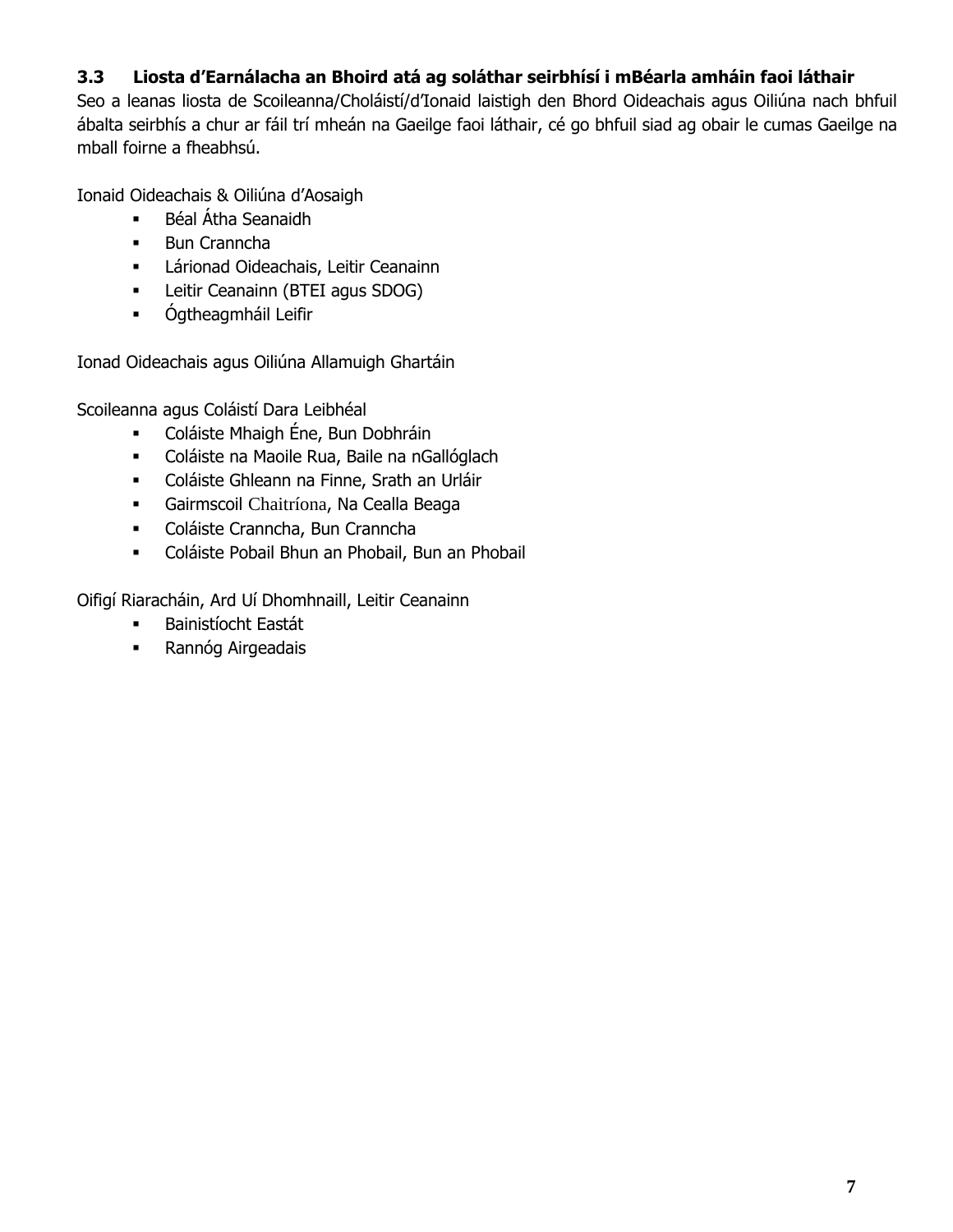#### **Caibidil 4: Ag Feabhsú Soláthar Seirbhísí i nGaeilge**

Mar aon leis na riachtanais éigeantacha faoi Acht na dTeangacha Oifigiúla, 2003, leagann an chaibidil seo amach na gealltanais a thug Bord Oideachais agus Oiliúna Dhún na nGall le feabhas a chur ar sholáthar seirbhísí i nGaeilge agus ar an chumarsáid leis an phobal trí mheán na Gaeilge.

#### **Modh Cumarsáide leis an Phobal**

#### **4.1 Fógraí Béil**

Tabharfaidh foireann an lasc-chláir ainm an chomhlachta phoiblí i nGaeilge agus i mBéarla. Beannófar custaiméirí i nGaeilge ar dtús agus ansin i mBéarla (faoi réir stádas gach earnála faoi mar atá mionsonraithe in Caibidil 3). Cuirfear liosta cothrom le dáta ar fáil de na baill foirne atá ábalta seirbhís a chur ar fáil trí mheán na Gaeilge.

Tabharfaidh baill foirne dátheangacha le fios do chustaiméirí go bhfuil siad toilteanach freastal orthu i nGaeilge, más gá. Beidh beannachtaí pearsanta teileafóin réamhthaifeadta go dátheangach ag na baill foirne sin.

Beidh 20% d'fhógraí beo dátheangach.

#### **4.2 Cumarsáid Scríofa**

Beidh leagan dátheangach nó leagan Gaeilge de na bileoga eolais agus de na bróisiúir is mó úsáid ar fáil.

Beidh leagan dátheangach nó leagan Gaeilge de na foirmeacha iarratais is mó úsáid ar fáil.

Cuirfear gach foirm iarratais úr ar fáil i nGaeilge, nó go dátheangach.

#### **4.3 Na Meáin Chumarsáide**

Eiseofar gach preasráiteas go dátheangach. Beidh sé mar chuspóir againn an t-ábhar sin a eisiúint ag an am céanna.

Beidh urlabhraí/urlabhraithe Gaeilge ar fáil le haghaidh agallamh leis na meáin Ghaeilge. Go leanúnach

Beidh 10% den ábhar in óráidí Béarla i nGaeilge. Táthar ag súil le go náireoidh sé sin ar a laghad beannachtaí ag tús agus ag deireadh óráidí mar aon le tagairtí i nGaeilge anois is arís don ábhar agus/nó don ócáid atá i gceist. Go leanúnach

B'fhearr linn dá mbeadh óráidí a bhaineann leis an Ghaeltacht/a thugtar sa Ghaeltacht i nGaeilge amháin, agus dá gcuirfí achoimre ar fáil i mBéarla ina ndiaidh más gá do dhaoine nach bhfuil Gaeilge acu a Go leanúnach

Faoi dheireadh na chéad bhliana den Scéim seo.

Faoi dheireadh na chéad bhliana den Scéim seo.

Faoi dheireadh na chéad bhliana den Scéim seo.

Go leanúnach

Go leanúnach

Go leanúnach

Ó thús na Scéime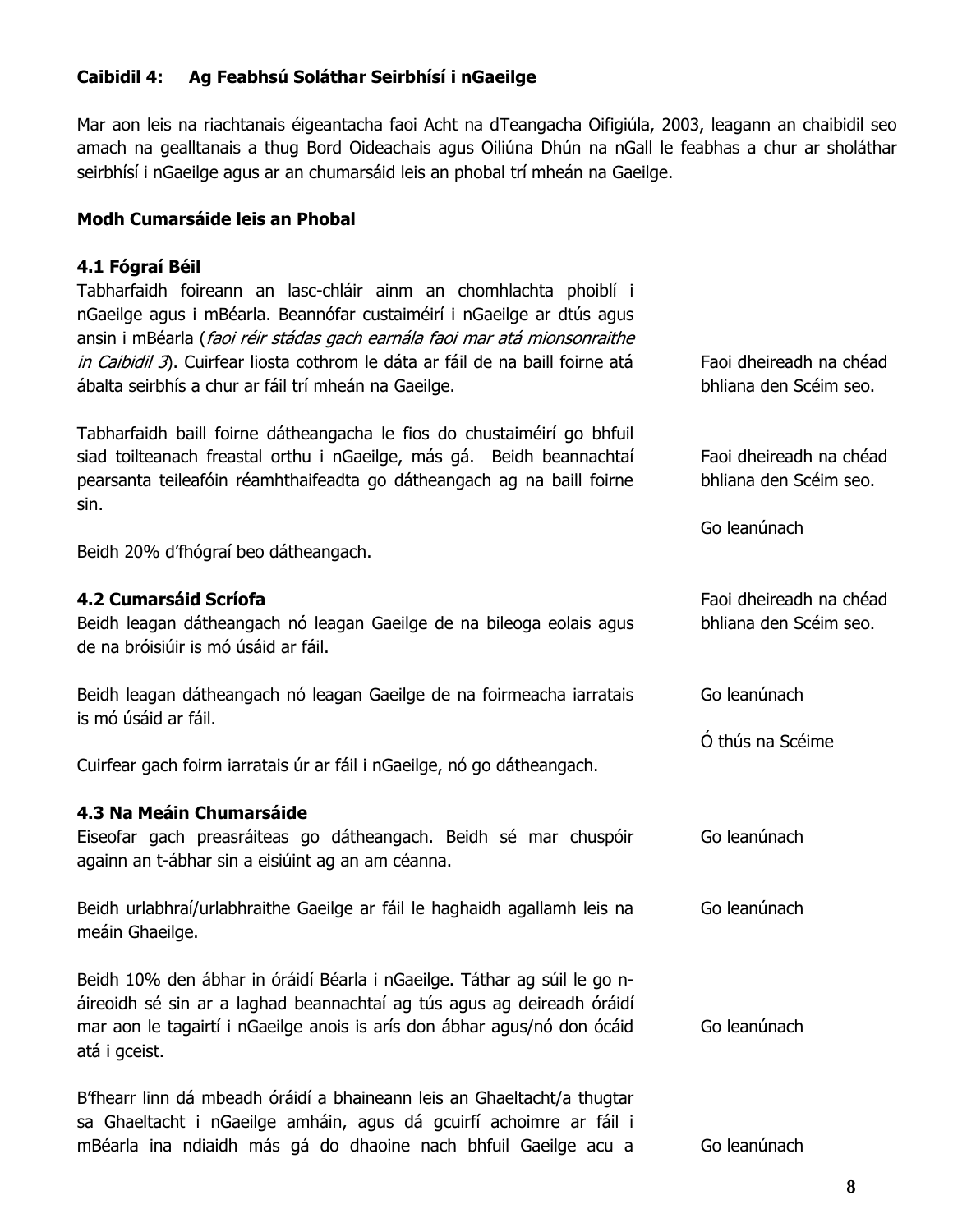d'fhéadfadh a bheith i láthair.

#### **4.4 Teicneolaíocht Faisnéise**

Foilseoidh muid seoladh ríomhphoist ar leith le haghaidh fiosrúchán i nGaeilge ar láithreá(i)n g(h)réasáin an chomhlachta phoiblí. Ó thús na Scéime

Beidh gnáth-theachtaireachtaí ríomhphoist ar nós fógraí séanta dátheangach. Ó thús na Scéime

Beidh an t-ábhar statach ar láithreán gréasáin Bord Oideachais agus Oiliúna Dhún na nGall ar fáil go dátheangach. Beidh nasc ón leathanach sa leagan Béarla den láithreán gréasáin chuig an leathanach cuí sa leagan Gaeilge. Forbrófar leathanach Gaeilge ar an inlíon agus áireoidh sé sin buntreoracha maidir le soláthar seirbhísí i nGaeilge agus na hacmhainní Gaeilge atá ar fáil.

Beidh an t-ábhar statach ar aon láithreán gréasáin tánaisteach de chuid Bord Oideachais agus Oiliúna Dhún na nGall ar fáil go dátheangach.

Beidh aon ríomhchóras úr a shuiteálfar ábalta an Ghaeilge a láimhseáil.

Cuirfear aon seirbhísí ar líne agus idirghníomhacha a fhorbróidh an comhlacht poiblí é féin ar fáil go dátheangach. Cuirfear gach seirbhís ar líne agus idirghníomhach ar fáil ar bhonn dátheangach.

Áireoidh láithreán gréasáin Bord Oideachais agus Oiliúna Dhún na nGall ráiteas dátheangach ón Phríomhfheidhmeanach ag dearbhú dhiongbháilteacht an Bhoird maidir le cur i bhfeidhm na ngealltanas a tugadh i scéim teanga an Bhoird.

Má dhéanann an Bord cinneadh maidir le sluán ag dáta éigin amach anseo, beidh a leithéid de shluán dátheangach.

#### **4.5 Cruinnithe Poiblí**

Reáchtálann Bord Oideachais agus Oiliúna Dhún na nGall formhór a chruinnithe poiblí i mBéarla amháin. Mar sin féin, tá sé mar pholasaí ag an Bhord go reáchtálfar aon chruinnithe poiblí a thionólfar sa Ghaeltacht, nó a bhaineann le saincheisteanna Gaeltachta, trí mheán na Gaeilge nó go dátheangach. Maidir le cruinnithe poiblí a bhaineann le saincheisteanna Gaeilge i gcoitinne, d'fhéadfaí a leithéid de chruinnithe a reáchtáil trí mheán na Gaeilge nó go dátheangach. Go leanúnach

Fáilteofar roimh thuairimí i nGaeilge nó i mBéarla ag cruinnithe poiblí arna n-eagrú ag an chomhlacht phoiblí nó thar a cheann.

Faoi dheireadh na chéad bhliana den Scéim seo.

Faoi dheireadh na Scéime seo.

Ó thús na Scéime

Ó thús na Scéime

Ó thús na Scéime

Ó thús na Scéime

Go leanúnach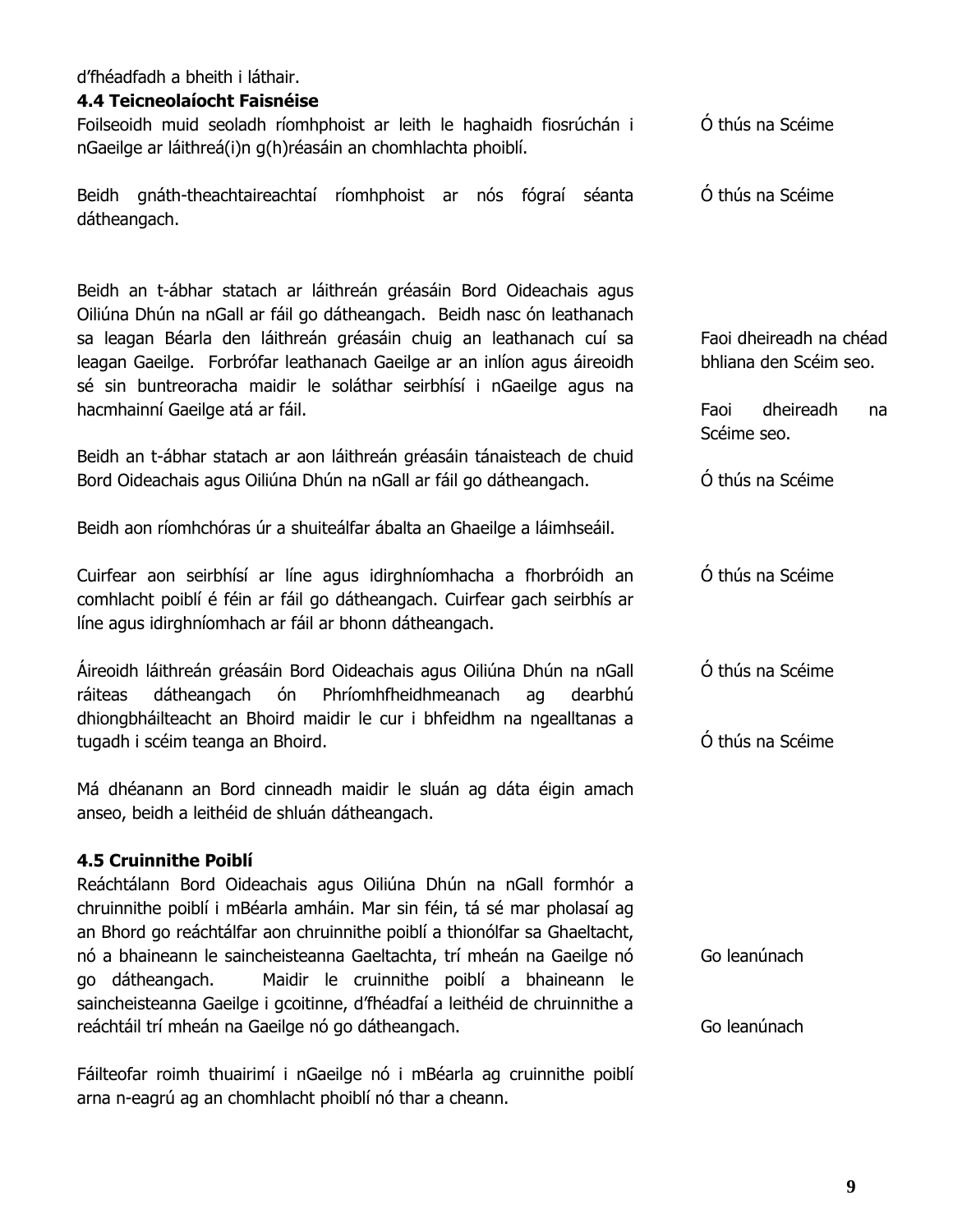# **Caibidil 5: Ag Feabhsú Soláthar Seirbhísí i nGaeilge i Limistéir Ghaeltachta**

Ag feabhsú soláthar seirbhísí i nGaeilge i limistéir Ghaeltachta agus ag cinntiú go ndéanfar teanga oibre den Ghaeilge in oifigí atá lonnaithe i limistéir Ghaeltachta.

# **5.1 Gealltanais i Limistéir Ghaeltachta**

Féachann Bord Oideachais agus Oiliúna Dhún na nGall, i ngach bealach is féidir leis, le foireann teagaisc a cheapadh atá ábalta na roghanna iomlána ábhar curaclaim a chur ar fáil go héifeachtach trí mheán na Gaeilge. Déanann an Bord agus an Príomhfheidhmeannach faireachán agus mionscrúdú ar na Moltaí Polasaí don Soláthar Oideachais i limistéir Ghaeltachta (arna bhfoilsiú ag an Roinn Oideachais agus Scileanna sa bhliain 2015) agus ar fhorbairtí breise sa réimse sin.

Tá an Bord tiomanta do gach rud is féidir leis a dhéanamh le Gaeltacht Dhún na nGall a chothú agus a neartú agus déanfaidh sé gach iarracht lena chinntiú go gcuirfear gach seirbhís a bhaineann leis an Ghaeltacht ar fáil trí mheán na Gaeilge, ag tosú le linn na chéad bhliana dá scéim teanga.

# **5.2 Oifigí atá lonnaithe sa Ghaeltacht**

Is í an Ghaeilge an teanga oibre i bhformhór na n-oifigí de chuid Bord Oideachais agus Oiliúna Dhún na nGall atá lonnaithe sa Ghaeltacht, faoi mar a ndéantar tagairt dóibh in Caibidil 3, Paragraf 3.1.

# **3.1 Liosta d'Earnálacha an Bhoird atá ag soláthar seirbhísí i nGaeilge**

- Coláiste Chineál Eoghain, Bun Cranncha
- Coláiste Ailigh, Leitir Ceanainn
- Coláiste Pobail Cholmcille, Oileán Thoraí
- Gairmscoil Chú Uladh, Béal An Átha Móir
- Gairmscoil Mhic Diarmada, Oileán Árainn Mhóir
- **Ionad Oideachais Aosaigh, Gort an Choirce**

Oibreoidh Bord Oideachais agus Oiliúna Dhún na nGall de réir a chéile chun an Ghaeilge a bheith mar theanga oibre in oifigí atá lonnaithe sa Ghaeltacht faoi dheireadh an dara Scéim.

Tá sé mar pholasaí ag Bord Oideachais agus Oiliúna Dhún na nGall riarthóirí agus gach fostóir eile a cheapadh ina chuid Scoileanna/Coláistí/Ionad Gaeltachta a bheidh ábalta freastal ar dhaoine den phobal ar mian leo a ngnó a dhéanamh leis an Bhord trí mheán na Gaeilge.

Cuirfear na cáipéisí uilig a bhaineann le limistéir Ghaeltachta ar fáil i nGaeilge amháin, nó go dátheangach agus féachfaidh an Bord le gach cruinniú dá chuid atá dírithe ar phobal na Gaeltachta a reáchtáil trí mheán na Gaeilge.

Leis na hiarrachtaí sin agus seirbhís éifeachtach trí mhéan na Gaeilge i ngach Scoil/Coláiste/Ionad a éascú, iarrfaidh Bord Oideachais agus Oiliúna Dhún na nGall cead agus maoiniú ón Roinn Oideachais agus Scileanna le Timire Gaeilge a cheapadh, duine a mbeidh na cailíochtaí, an t-eolas agus na scileanna cuí aige/aici.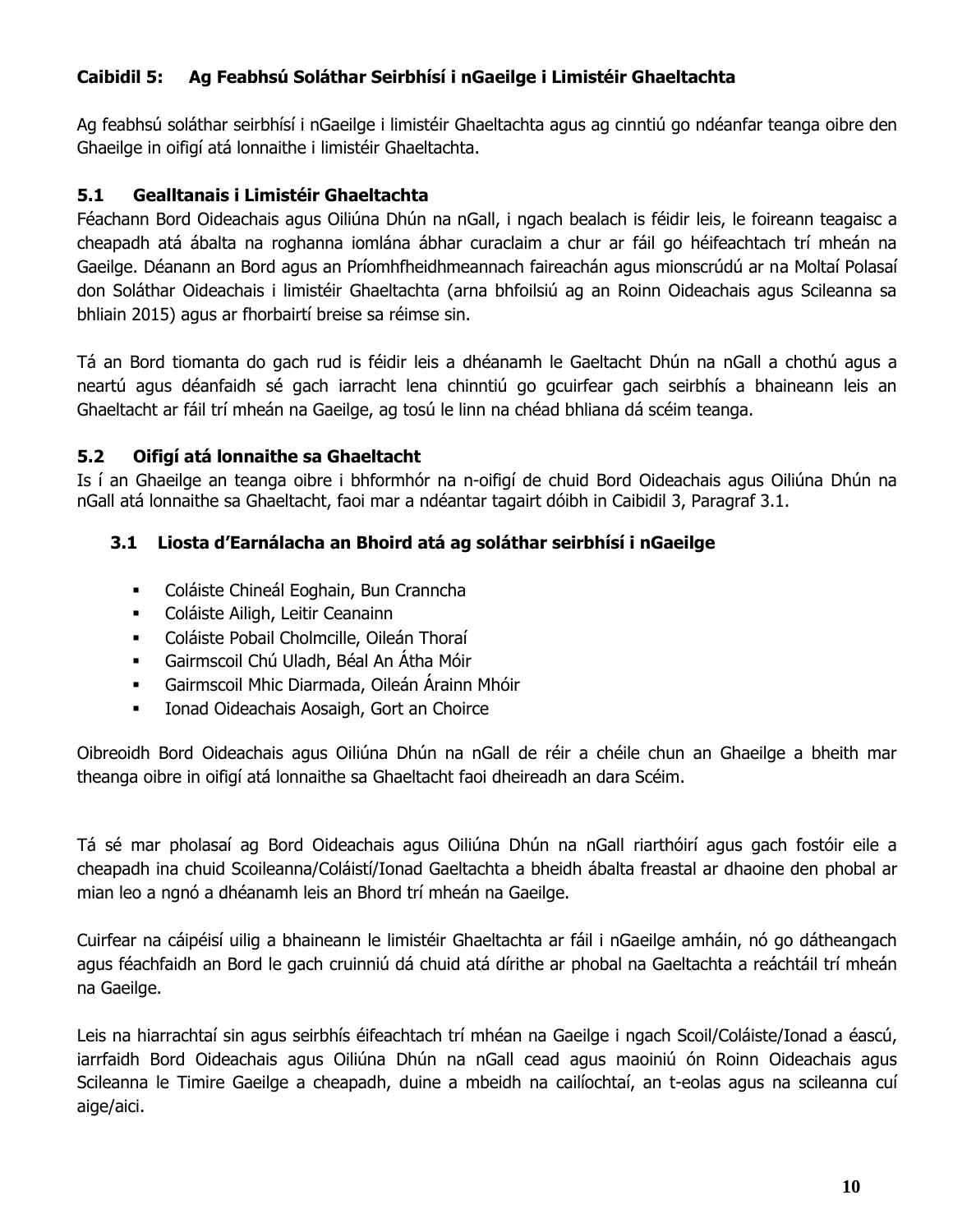# **Caibidil 6: Ag Feabhsú Cumas Teanga**

#### **6.1 Earcú agus Roghnú**

Is é an príomhbhealach le barr feabhais a chur ar infhaighteacht seirbhísí i nGaeilge ná baill foirne a earcú a mbeidh an leibheál cuí inniúlachta Gaeilge acu i ngach réimse d'obair Bord Oideachais agus Oiliúna Dhún na nGall. Tá ár bpolasaí earcaíochta faoi réir chreat na nósanna imeachta comhaontaithe náisiúnta earcaíochta agus beidh aird ag an pholasaí sin ar an ghá le cumas Gaeilge a fheabhsú ar bhonn céimnithe.

Ó thús na Scéime seo, tabharfar paca ionduchtúcháin do gach ball foirne úr agus beidh cóip dár scéim chomhaontaithe ann lena chinntiú go gcuirfear ar an eolas iad faoinár ngealltanais faoin reachtaíocht.

Áireoidh foirmeacha iarratais ceist maidir le cumas Gaeilge an iarratasóra.

Beidh agallaimh ar fáil trí mheán na Gaeilge nó an Bhéarla, a fhad is go dtabharfaidh an t-iarrthóir a rogha teanga le fios roimh ré. Ní bheidh an rogha teanga sin amhlaidh i gcásanna ina bhfuil Gaeilge ina gné riachtanach le haghaidh poist áirithe; reáchtálfar an t-agallamh trí mheán na Gaeilge lena chinntiú go bhfuil leibhéal leordhothánach Gaeilge ag an iarrthóir a roghnófar.

# **6.2 Oiliúint agus Forbairt**

Tá Bord Oideachais agus Oiliúna Dhún na nGall tiomanta do dheiseanna a chur ar fáil do bhaill foirne le freastal ar chúrsaí oiliúna Gaeilge atá creidiúnaithe go cuí, ag brath ar acmhainní. Cuirfear gach ball foirne ar an eolas maidir le háiseanna/deiseanna lena gcumas Gaeilge a fheabhsú.

Tairgfear forbairt ghairmiúil leanúnach chuí, idir fhoirmiúil agus neamhfhoirmiúil, do bhaill foirne an Bhoird le hiad a spreagadh lena gcumais Ghaeilge a fheabhsú.

Cuirfear deiseanna ar fáil le hinniúlacht Ghaeilge na mball foirne a fhorbairt. I gcomhar le lucht soláthair oideachais Gaeilge, déanfar socruithe cuí le haghaidh soláthar oiliúna agus teastasaithe Gaeilge le:

- tacú le baill foirne lena n-inniúlacht Ghaeilge a choinneáil agus a fhorbairt,
- feabhas a chur ar acmhainn na mball foirne maidir le freastal ar oibleagáidí Gaeilge a gcuid dualgas, agus
- córas tástála inniúlachta creidiúnaithe a chur ar fáil do bhaill foirne.

Éascófar rochtain ar eolas ar acmhainní teanga. Cuirfear baill foirne ar an eolas fá dtaobh d'acmhainní ar nós: www.tearma.ie, www.focloir.ie, www.teanglann.ie, www.abair.ie agus www.potafocal.com, mar aon le WinGléacht, an leagan leictreonach d'fhoclóir Gaeilge – Béarla Uí Dhónaill.

Spreagfar baill foirne le páirt a ghlacadh in imeachtaí cultúrtha agus teanga.

Beidh baill foirne ar an eolas faoi choincheap an chomhaontaithe réamhghníomhaigh - ag tairiscint seirbhísí i nGaeilge don phobal go réamhghníomhach.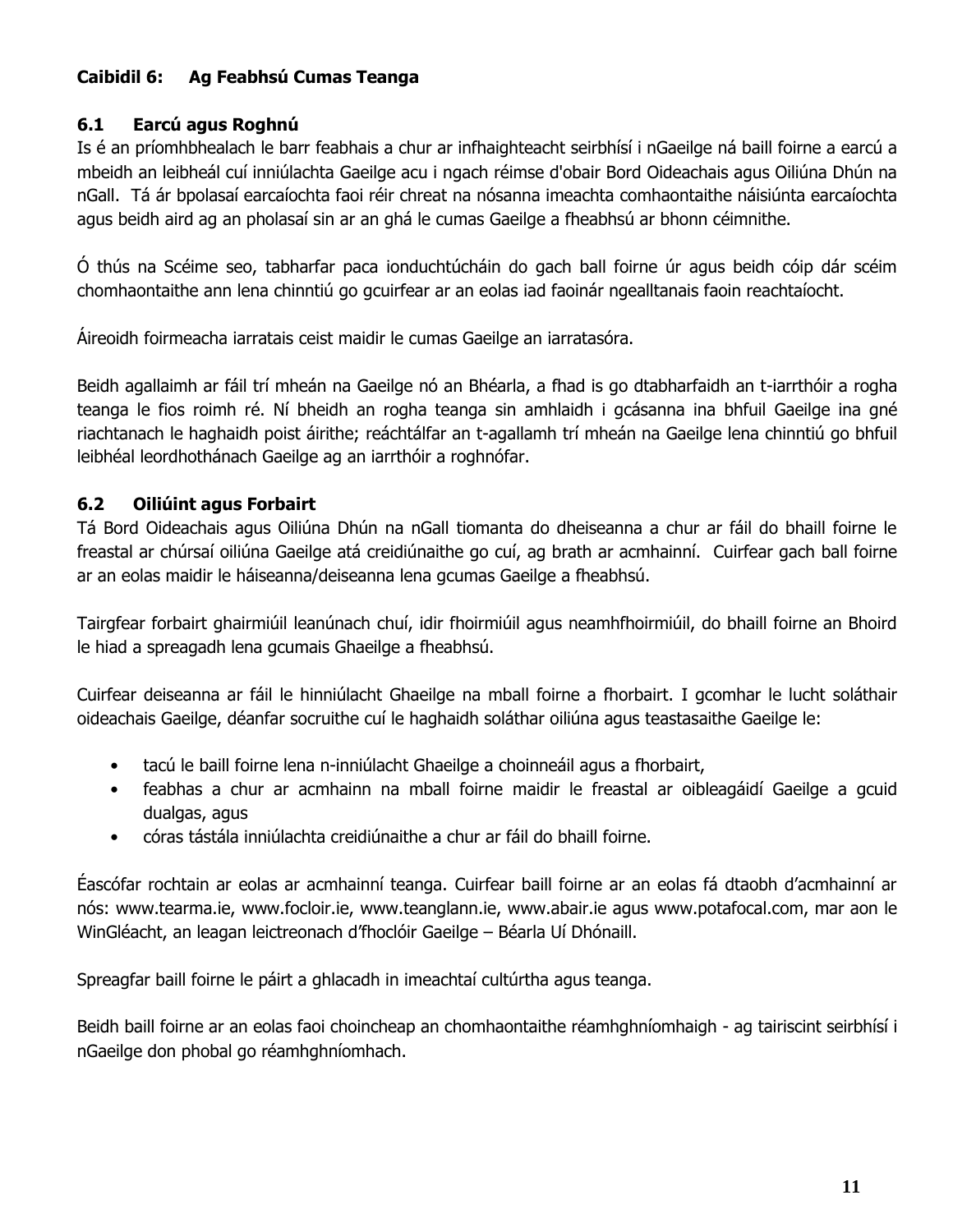Tá roinnt Polasaithe Oiliúna agus Forbartha ag Bord Oideachais agus Oiliúna Dhún na nGall le haghaidh poist éagsúla le baill foirne a éascú agus a spreagadh le cur isteach ar mhaoiniú le haghaidh cúrsaí ar nós Dioplómaí agus Céimeanna sa Ghaeilge, cúrsaí aistriúcháin, cúrsaí i labhairt agus i scríobh na Gaeilge, agus cúrsaí eile nach iad, a chuirfeadh go mór le hacmhainn lucht bainistíochta agus na foirne riaracháin le hardleibhéal seirbhíse a thairiscint i nGaeilge.

#### **Anailís Riachtanas agus Measúnú**

Laistigh den chéad bhliain den Scéim seo, déanfar suirbhé ar na baill foirne le fáil amach cén leibhéal inniúlachta Gaeilge atá ag foireann Bord Oideachais agus Oiliúna Dhún na nGall.

Iarrfar ar bhaill foirne a leibhéal Gaeilge, idir labhairt agus scríobh a rangú, trí rogha a dhéanamh idir roinnt roghanna. Tabharfar deis dóibh fosta lena suim a léiriú i ndeiseanna oiliúna amach anseo.

#### **6.3 Poist Shainithe Ghaeilge**

Sainíodh poist sna scoileanna/coláistí/hionaid atá mionsonraithe in Caibidil 3, Paragraf 3.1 mar phoist a bhfuil riachtanas inniúlachta Gaeilge ag baint leo.

Tá sé beartaithe go mbeidh an inniúlacht chuí Ghaeilge ag sealbhóirí na bpost sin ionas go mbeidh siad ábalta dualgais na bpost a chomhlíonadh go sásúil trí mheán na Gaeilge de réir mar is gá.

I measc na bpost sin tá:

- Riarthóirí
- Maoir
- Comhordaitheoirí
- Leas-phríomhoidí
- **Stiúrthóirí**
- **Bainisteoirí**
- **-** Príomhoidí
- Múinteoirí

Agus na poist sin á sainiú, cuirtear san áireamh cé acu tá na poist lonnaithe i limistéir Ghaeltachta nó taobh amuigh ach i limistéar a bhfuil pobal Gaeltachta agus/nó pobail Ghaeilge mar pháirt mhór dá mbonn custaiméirí.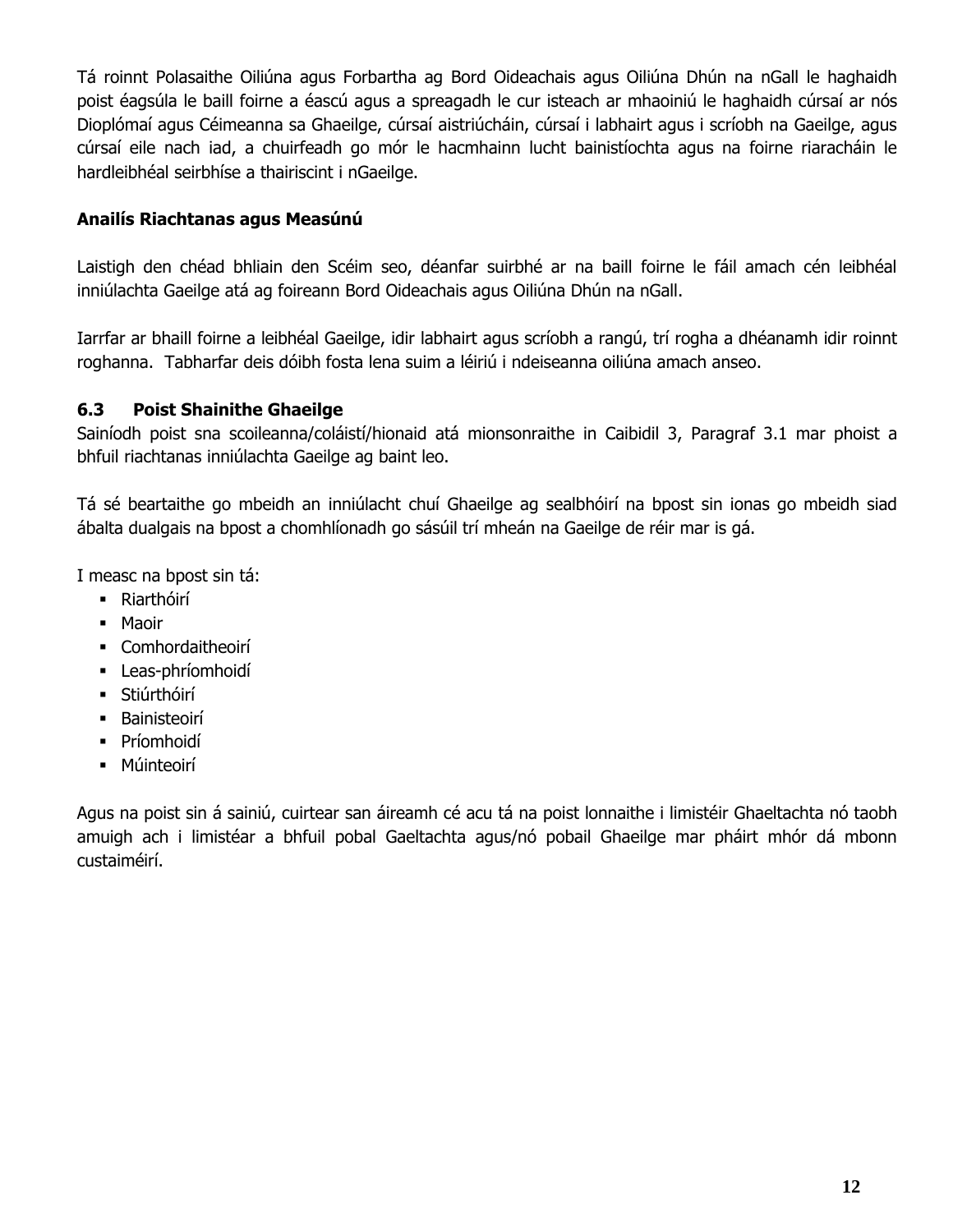# **Caibidil 7: Faireachán agus Athbhreithniú**

Déanfaidh Príomhfheidhmeannach Bhord Oideachais agus Oiliúna Dhún na nGall, a F(h)oireann Ardbhainistíochta agus aon duine/daoine ainmnithe eile faireachán agus athbhreithniú ar chur i bhfeidhm na scéime.

Aidan Mc Closkey, Oifigeach Oibríochtaí Acmhainní Daonna, is ea an teagmhálaí maidir leis an scéim.

Beidh córas foirmiúil ar fáil le faireachán a dhéanamh ar iarratais ar sheirbhísí i nGaeilge agus taifeadfar é sin inár dTuarascáil Bhliantúil.